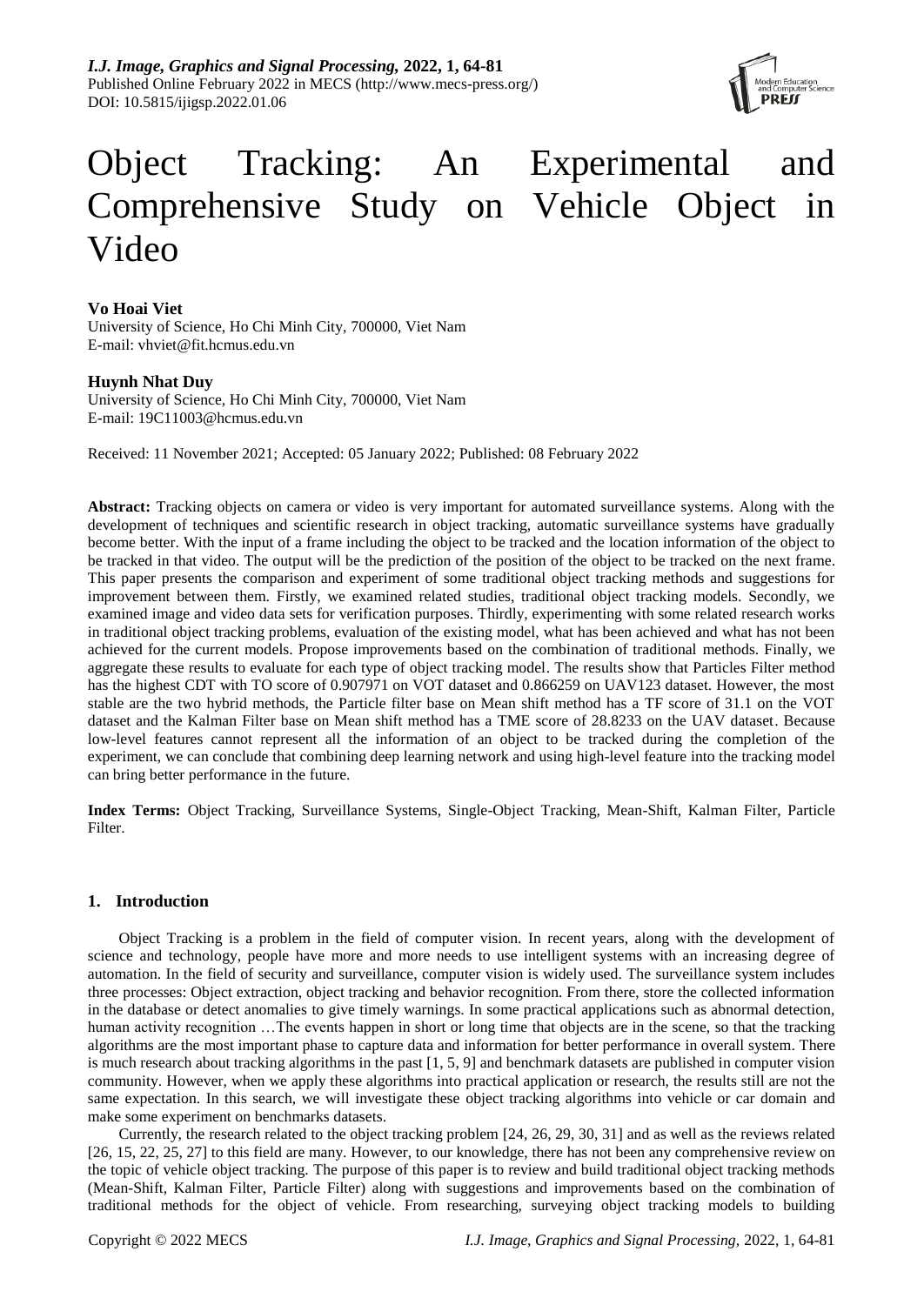experiments and demonstrating research models to evaluate results and compare with experimental methods. The main contribution of this manuscript is a review of several object tracking methods and comparisons with improved methods based on a combination of current methods on vehicle datasets. Summary, the main contributions are summed:

- We describe our approach on object tracking models. Review literature of object tracking problems: i) problem definition; ii) challenges in research and evaluation; ii) metrics for measurement and testing.
- We present a perspective of evaluating both pros and cons of the models. Study traditional algorithms and make experiments on vehicle dataset. Then, we make evaluation for comparison for comprehensive perspective.
- Propose some hybrid algorithms for improvements base on current methods as well as feature extraction methods to provide stable solutions whenever an exception occurs and do experiments on vehicle datasets. Then, we summarize these findings for the best performance in use cased for practical application in vehicle tracking domain.

The remainder of the paper is organized as follows. In the section II, we present background (include challenges, evaluation metrics, traditional methods and methodology). Our proposed approach is explained in session III. Then, the experimental results and discussion are shown in the section IV. Finally, we draw conclusions in section V.

# **2. Background**

## *2.1 Object Tracking Definition*

Object tracking is a challenging task, that is the problem of locating objects moving over time on camera or on video sequences (An example of object correspondence is shown in Fig. 1). Object tracking is commonly used in automated surveillance systems, human-computer interaction, video communication and compression, augmented reality, traffic control, medical imaging and video editing, …. There are two directions of tracking objects, that is a single object tracking and multiple object tracking. In this report, we would like to present the evaluation of object tracking techniques in the approach track specific objects with a single object. The object to be tracked in this article is means of vehicle, the data sets [12, 13] for the experimental process include VOT Challenge Dataset and UAV123 Dataset.



Frame i th

Frame $i + 1$ th

Fig. 1. Object's position on frame  $i + 1$  th has been predicted based on object's region of frame *i* th.

Table I.The problem, the approach, and the goal of object tracking techniques

| <b>PROBLEM</b>  | The problem of estimating the trajectory of an object in an image plane.                                                                                                                                                                                                                                                                                                                                                                                                                                                                                                                                                                                                                                                                                                                                                                                                                                                                                                    |
|-----------------|-----------------------------------------------------------------------------------------------------------------------------------------------------------------------------------------------------------------------------------------------------------------------------------------------------------------------------------------------------------------------------------------------------------------------------------------------------------------------------------------------------------------------------------------------------------------------------------------------------------------------------------------------------------------------------------------------------------------------------------------------------------------------------------------------------------------------------------------------------------------------------------------------------------------------------------------------------------------------------|
| <b>APPROACH</b> | Point Tracking [14]: To predict the object's position in the next<br>frame based on the object's position in the current frame, the<br>association points of each frame are detected based on the object's<br>state in the previous frame (including position and movement).<br>(As shown in Fig. 2.a)<br>Kernel Tracking [14]: The object's motion is predicted on the next<br>frame at which point the object shape and appearance may be<br>changed. kernel predicts object motion such as translation,<br>rotation, and affine (Fig. 2.b) with an associated histogram (kernel<br>is usually represented as a rectangular template or an elliptical<br>shape).<br>Silhouette Tracking [14]: To estimate the object container in each<br>frame, this method is like a time domain object segmentation<br>method using original segments generated from previous frames.<br>object's silhouettes are tracked by either shape matching or<br>contour evolution (Fig. 2.c). |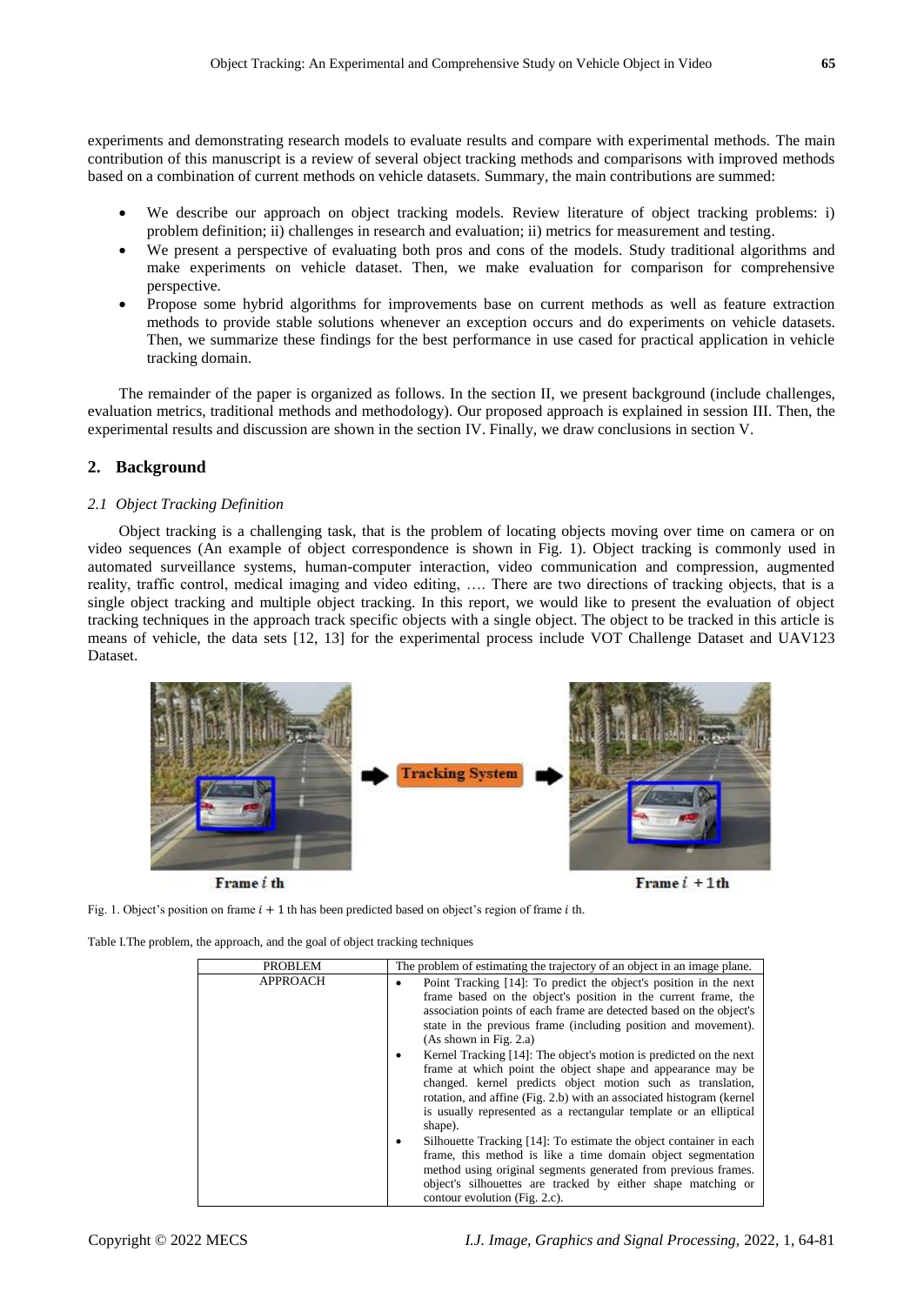| GOAL | The main goal of the trackers in this category is to estimate the object  |
|------|---------------------------------------------------------------------------|
|      | motion. With the region-based object representation, computed motion      |
|      | implicitly defines the object region as well as the object orientation in |
|      | the next frame since, for each point of the object in the current frame,  |
|      | its location in the next frame can be determined using the estimated      |
|      | motion model                                                              |
|      |                                                                           |



a. Different tracking approaches. Multipoint correspondence





Fig**.** 2. Example for object tracking approaches

#### *2.2 Challenges*

The requirement of an object tracking problem that predicts the position of the object in the current frame based on the area that includes the object to be tracked in the previous frame. However, there are still many issues that can affect the tracking model when the tracked object can be occluded object (Fig. 3.a) or different angles (Fig. 3.b) of the same object in a real-time processing speed. Moreover, the image quality obtained from the camera is highly susceptible to physical changes such as weather if outdoors (Fig. 3.c). The object tracking problem is not only detected if there is only one object in the video sequence and calculates its displacement, but also there will be cases where situations contain multiple objects with the likelihood of overlapping between them (Shown in Fig. 3.d).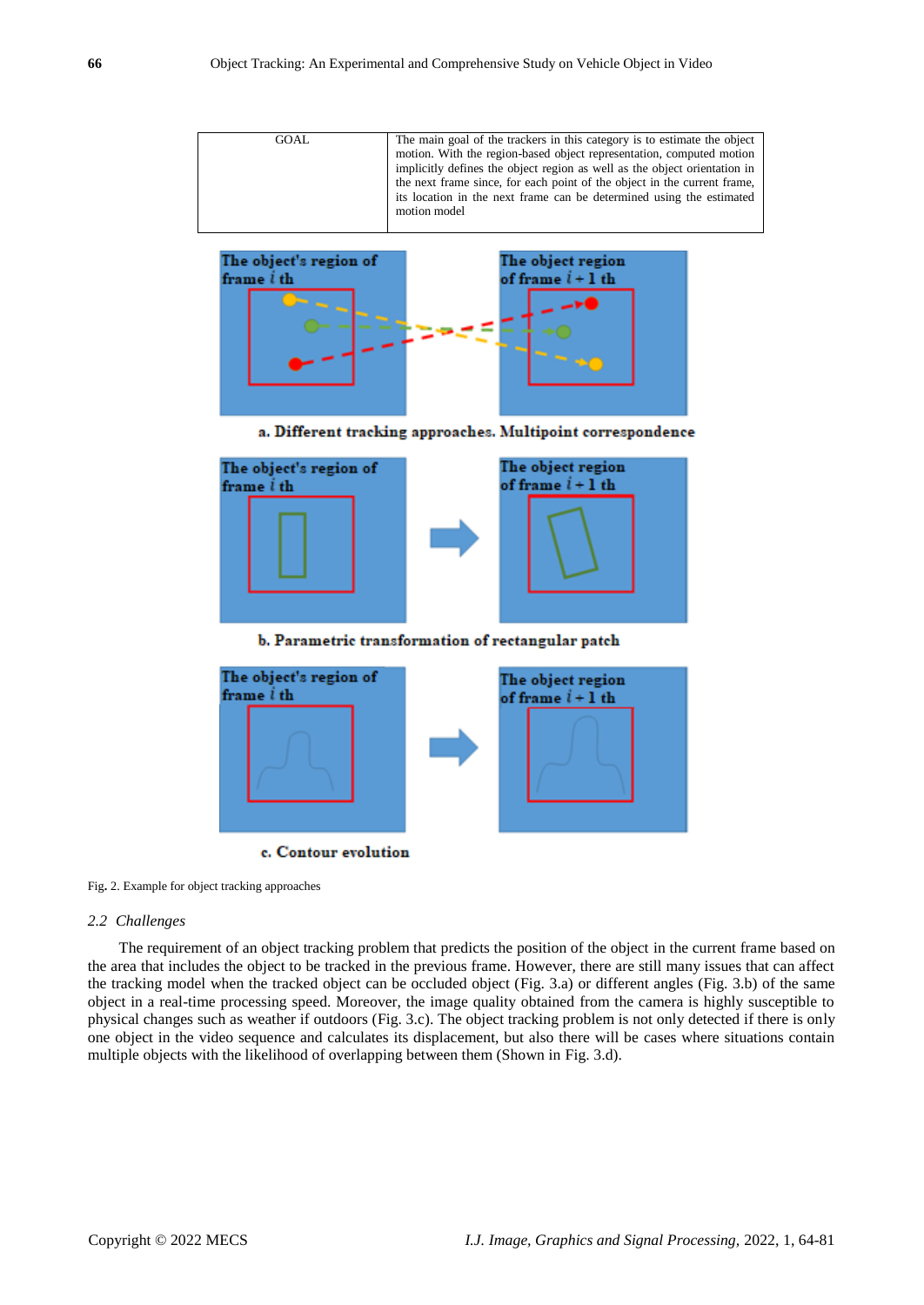

a. Partial and full object occlusion



b. Difference angle of same object





d. Multiple objects are overlapping

Fig. 3. Example for types of challenges

#### *2.3 Evaluation Metrics*

The evaluation metrics [20, 21, 23] is important to evaluate the performance of the systems, to define the concepts of spatial and temporal overlap [18] between tracks, which are required to quantify the level of matching between Ground Truth (GT) tracks and System (ST) tracks, both in space and time. The spatial overlap [17] is defined as the overlapping level A( $GT_i$ ,  $ST_j$ ) between  $GT_i$  and  $ST_j$  tracks in a specific frame k define:

$$
A\left( GT_{ik}, ST_{jk} \right) = \frac{Area(GT_{ik} \cap ST_{jk})}{Area(GT_{ik} \cup ST_{jk})}
$$
\n(1)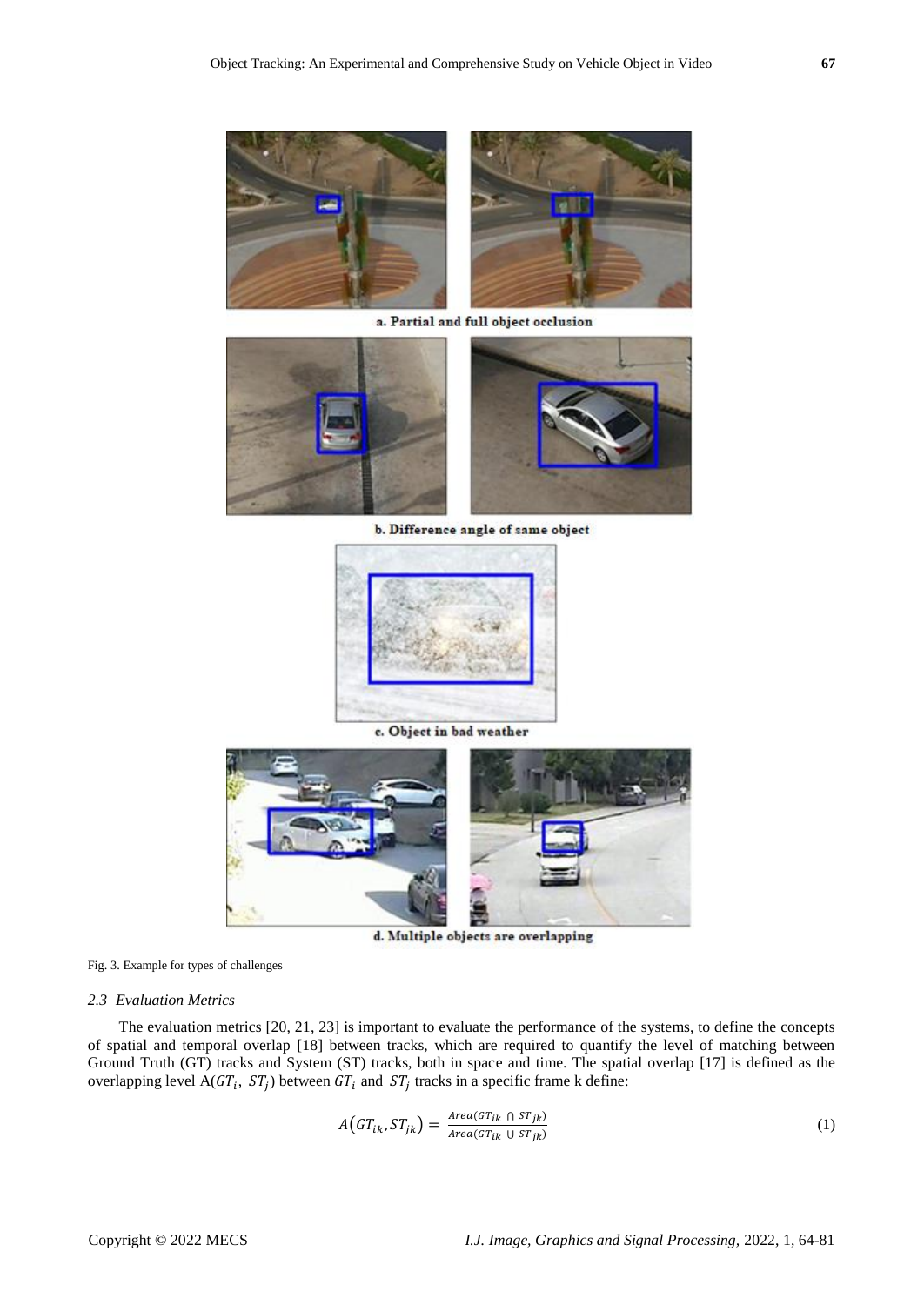

Fig. 4. Illustration of *interection area*( $GT_{ik} \cap ST_{jk}$ ) and union area( $GT_{ik} \cup ST_{jk}$ )

#### *2.3.1 Correct Detected Track (CDT) or True Positive (TP)*

If each of the GT tracks is detected correctly (by one or more system tracks), the number of CDT equals the number of GT tracks. A GT track is considered to have been detected correctly if it satisfies both of the following conditions:

The temporal overlap (TO)  $[18]$  between GT track *i* and system track *j* is larger than a predefined track overlap threshold  $TR_{OV}$ . In this paper, the threshold  $TR_{OV}$  is set to 15%.

$$
\frac{Length(GT_i \cap ST_j)}{Length(GT_i)} \geq TR_{OV}
$$
\n(2)

Assuming that the object needs to be tracked in a video of 100 frames. From the 51th frame to the 60th frame, the object is obscured by another object and the number of overlaps between GT and ST is 70 times (for one frame at time), so CDT score of TP is  $70/90 \approx 0.78$  (greater than 0.15).



Fig. 5**.** Example for tracking objects in case obscured in the video chain

The system track *j* has sufficient spatial overlap (SSO) [17] with GT track *i* (Eq.1) and the theshold  $T_{0V}$  is set to 20%.

$$
\frac{\sum_{k}^{N} A(GT_{ik}, ST_{jk})}{N} \geq T_{OV}
$$
\n(3)

#### *2.3.2 False Alarm Track (FAT) of False Positive (FP)*

FAT is an important metric because it is consistently indicated by operators that a system which does not have a false alarm rate close to zero is likely to be switched off, not matter its TP performance and following conditions: A system track  $j$  does not have temporal overlap [18] larger than TR<sub>OV</sub> with any GT track  $i$ .

$$
\frac{Length(GT_i \cap ST_j)}{Length(ST_j)} \leq TR_{OV}
$$
\n(4)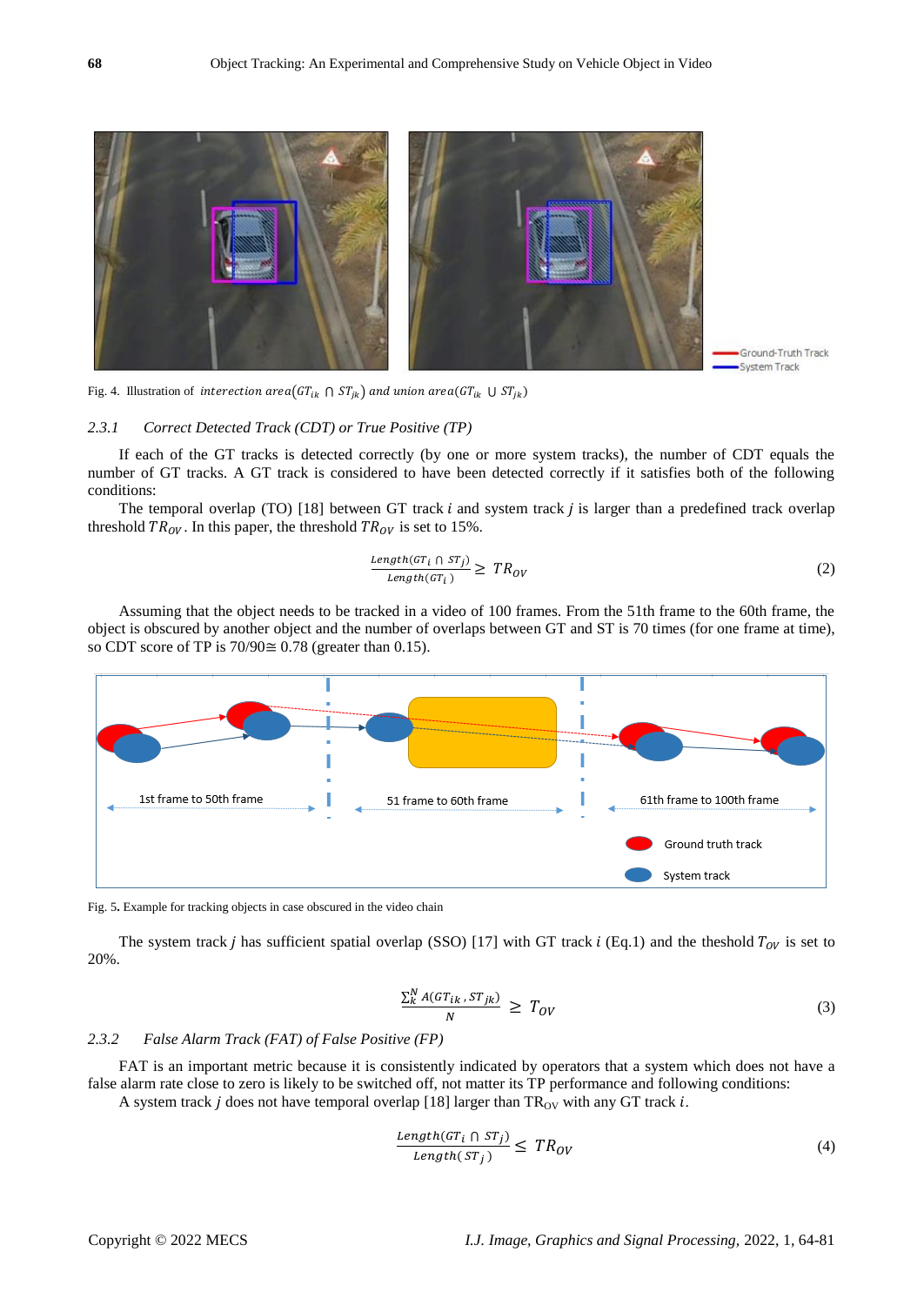Assuming that the object needs to be tracked in a video of 100 frames and object is always be detected for each frame by system. From the 51th frame to the 60th frame (Fig. 5), the object is obscured by another object and the number of overlaps between GT and ST is 70 times (for one frame at time), so FAT score of FP is  $\frac{70}{100} = 0.7$ .

A system track  $j$  does not have sufficient spatial overlap  $[17]$  with any GT track although it has enough temporal overlap  $[18]$  with GT track i. (Eq.1).

$$
\frac{\sum_{k}^{N} A(GT_{ik}, ST_{jk})}{N} \leq T_{OV} \tag{5}
$$

## *2.3.3 Track Detection Failure*

A GT track is considered to have not been detected (i.e., it is classified as a track detection failure), if it satisfies any of the following conditions. GT track  $i$  does not have temporal overlap [18] larger than  $TR<sub>OV</sub>$  with any system track j.

$$
\frac{Length(GT_i \cap ST_j)}{Length(GT_i)} \leq TR_{OV} \tag{6}
$$

A GT track *i* does not have any sufficient spatial overlap [17] with any system track, although it has enough temporal overlap [18] with system track  $j$  (Eq.1).

$$
\frac{\sum_{k}^{N} A(GT_{ik}, ST_{jk})}{N} \le T_{OV} \tag{7}
$$

## *2.3.4 Track fragmentation*

Fragmentation indicates the lack of continuity of system track for a single GT track. Below is an example of track fragmented error:



Fig. 6. The system tracks fragmented three times, then the number of tracks is  $TF = 3$ 

For example, a video has 100 frames that include the objects have been tracked. The system has failure prediction at 41th frame and 46th frame, then track fragmentation is 2 because the system has 2 times tracking failue.

#### *2.3.5 Latency of the system track*

Latency [19] (time delay) of the system track (LT) is the time gap between the time that an object starts to be tracked by the system and the first appearance of the object.



Fig. 7. Example of latency of system track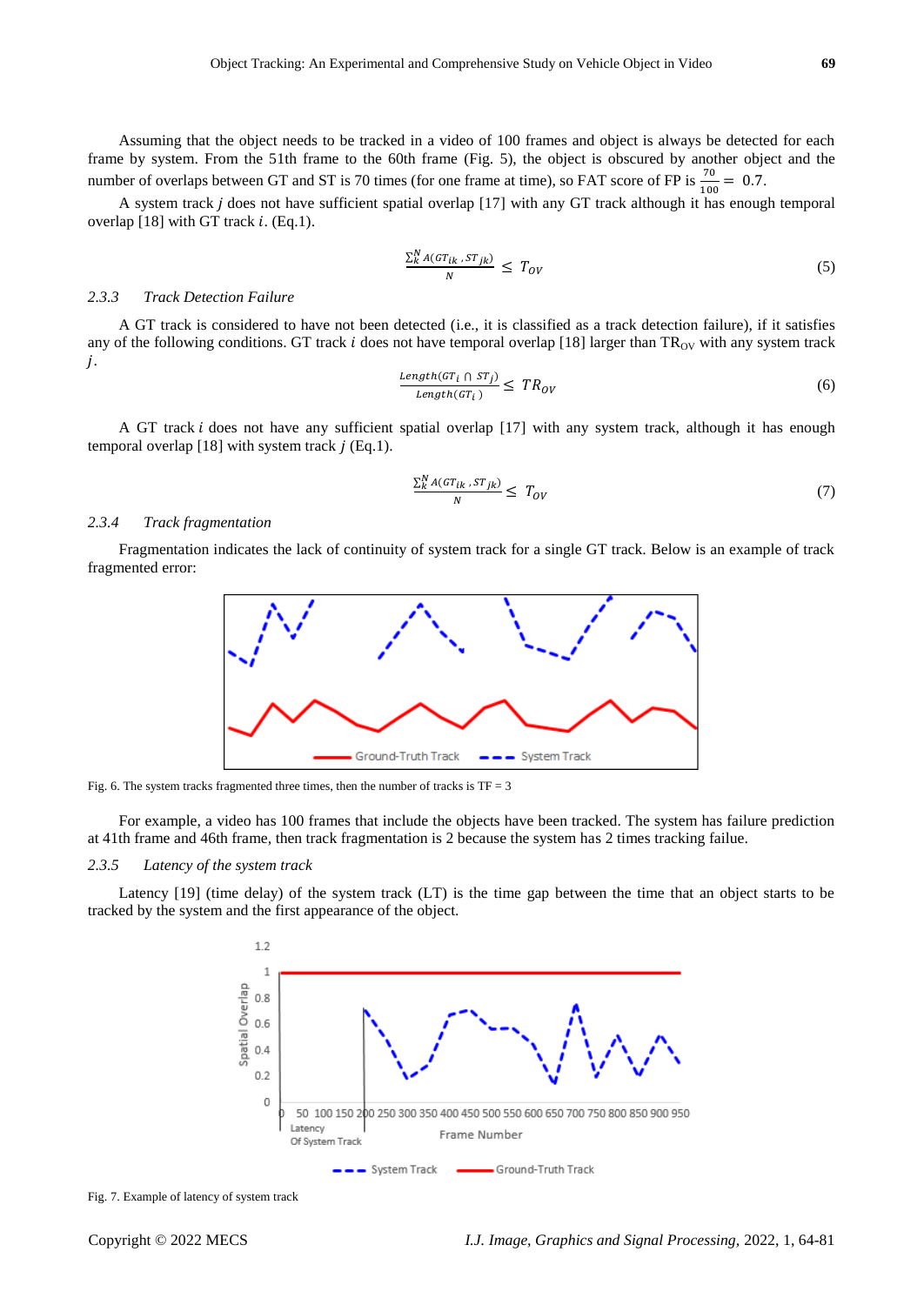Latency of the system track is estimated by the difference in frames between the first frame of system track and the first frame of GT track:

$$
LT = start frame of ST_j - start frame of GT_i
$$
 (8)

For example, a video has 30 FPS (Frame Per Second) and 1 object need to be tracked. At the first frame, the system needs 200ms to process and show the first frame to screen, the ground-truth track need 1ms to start the first frame. LT score will be 199.

## *2.3.6 Closeness of track*

For a pair of associated GT track and system track, a dataset consisting of closeness of track pairs:

$$
CT\big(GT_i, ST_j\big) = \big\{A\big(GT_{i1}, ST_{j1}\big), \cdots, A\big(GT_{iN}, ST_{jN}\big)\big\} \tag{9}
$$

 $A(GT_{it}, ST_{it})$  is formula in Eq.1.

To compare all M pairs in one video sequence, the closeness of this video as the weighted average of track closeness of all M pairs:

$$
CMT = \frac{\sum_{t=1}^{M} CT_t}{\sum_{t=1}^{M} Length(CT_t)}
$$
\n(10)

The weighted standard deviation of track closeness for the whole sequence:

$$
CTD = \frac{\sum_{t=1}^{M} Length(CT_t) \times std(CT_t)}{\sum_{t=1}^{M} Length(CT_t)}
$$
\n(11)

Where std( $CT_t$ ) is the standard deviation of  $CT_t$ .

#### *2.3.7 Track matching error (TME)*

TME is the average distance error between a system track and the GT track. The smaller the TME, the better the accuracy of the system track will be.



Fig.8. Example of a pair of trajectories

The estimate for TME as:

$$
TME = \frac{\sum_{k=1}^{N} Dist(GTc_{ik}, STc_{jk})}{Length(GT_i \cap ST_j)}
$$
(12)

Where  $Dist(GTC_{ik}, STC_{ik})$  is the Euclidean distance between the centroids of GT and the system track. GTC and STC are respectively the coordinates of the center of the ground-truth track and system track.

#### *2.3.8 Track Completeness*

Track Completeness (TC) is defined as the time span that the system track overlapped with GT track divided by the total time span of GT track:

$$
TC = \frac{\sum_{k=1}^{N} o(GT_{ik}ST_{jk})}{Number\ of\ GT_{i}}\tag{13}
$$

Where: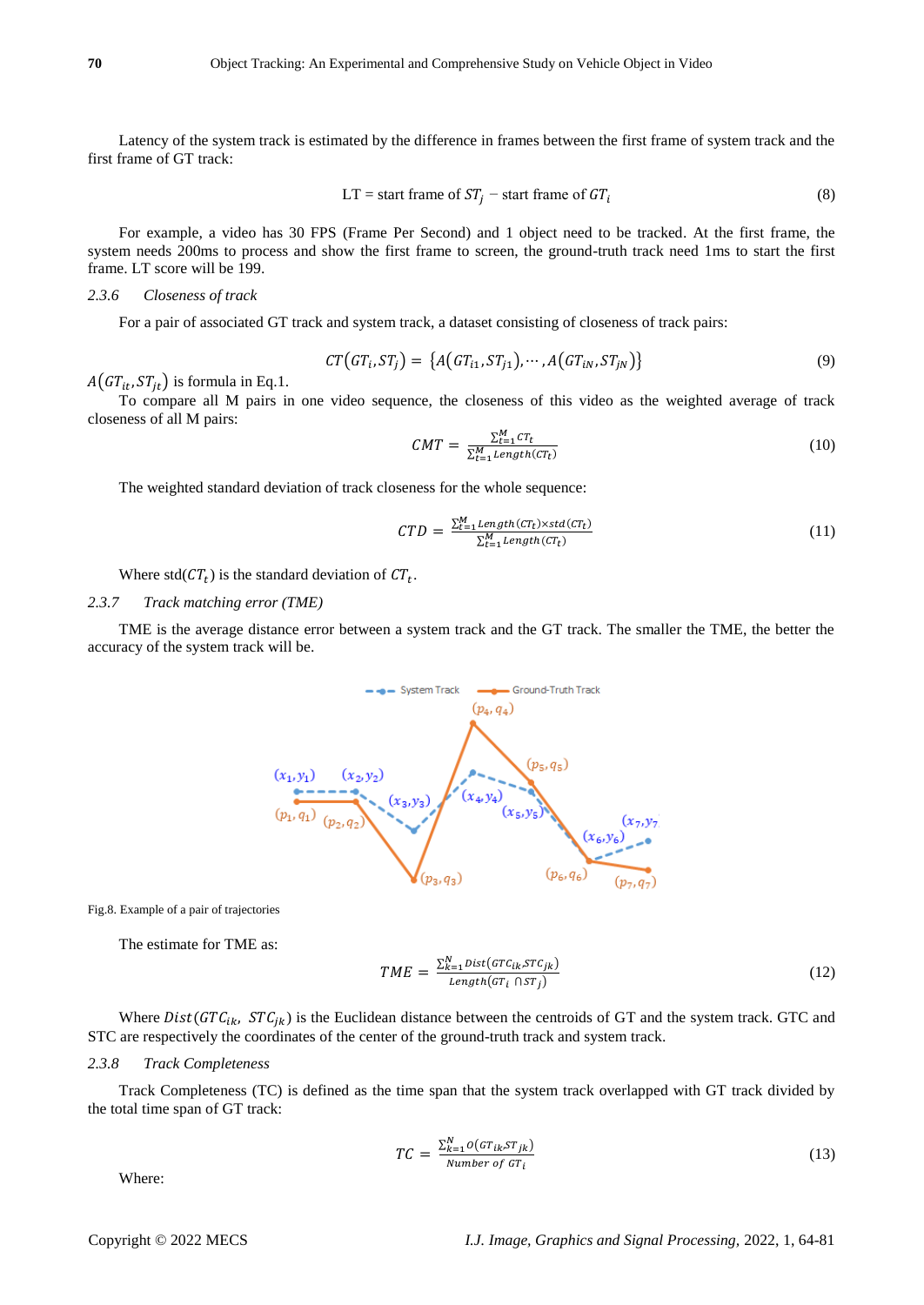$$
O(GT_{ik}, ST_{jk}) = \begin{cases} 1 \text{ if } A(GT_{ik}, ST_{jk}) > T_{ov} \\ 0 \text{ if } A(GT_{ik}, ST_{jk}) \le T_{ov} \end{cases}
$$
(14)

The overlapping between  $GT_{it}$  and  $ST_{it}$  is  $A(GT_{ik}, ST_{ik})$  (Eq.1) and  $T_{0V}$  is track overlap threshold. When TC's value is 1 then it is a fully complete track.

#### *2.4 Methodology*

Although the object tracking methods have the same goal. However, different methods will give different results and the methodology of each method also differs based on a general assessment of the basic measurements during the test. Along with a set of measures that compare the outputs of each motion tracking system with the ground-truth to evaluate each method's performance. In that set of measures, it is important to define the concepts of spatial and temporal overlap [18] between tracks, which are required to quantify the level of matching between Ground Truth (GT) tracks and System (ST) tracks, both in space and time.

#### *2.5 Traditional object tracking methods*

For each video sequence captured from the camera, each frame has link points between the frame before and after it. Therefore, determining the link points belonging to the same object to be tracked for each frame is the goal of the problem. So, we need to use a tracking model that can track the movement and describe the image of the target changing frame by frame. In case of loss of track, if the tracked object is lost after 20 frames, re-detection of the object will be performed.

## *2.5.1 Mean Shift*

Mean Shift [1, 2, 3] is an algorithm applied in data clustering. The reason this method is applied to the object tracking problem is because it is a hill climbing algorithm that continuously changes a data point to the average value of the data points in the vicinity of the object. Thus, when there is a change in the pixel value at the same object containing the object in each frame, it is possible to predict the position of the object in the next frame based on the average displacement point. Through our experiment, the threshold is set to 0.95.



Fig. 9. Example of Mean Shift Tracking

## **ALGORITHM 1:** Mean Shift

```
input first frame.
initialize target position y
set threshold
calculate histogram of object data with kernel h
while mean shift vector is greater than threshold do
         choose a candidate that has center at initial position y
         calculate histogram of candidate (new location) z with kernel h
         calculate weighting map w with histograms (object y and candidate z)
         calculate mean shift vector with weighting map w
while measure similarity between object model and candidate z smaller measure similarity between object model and 
target y do
         z \leftarrow (z + y) \frac{1}{2}
```
*end calculate histogram of object data with kernel h*

**end**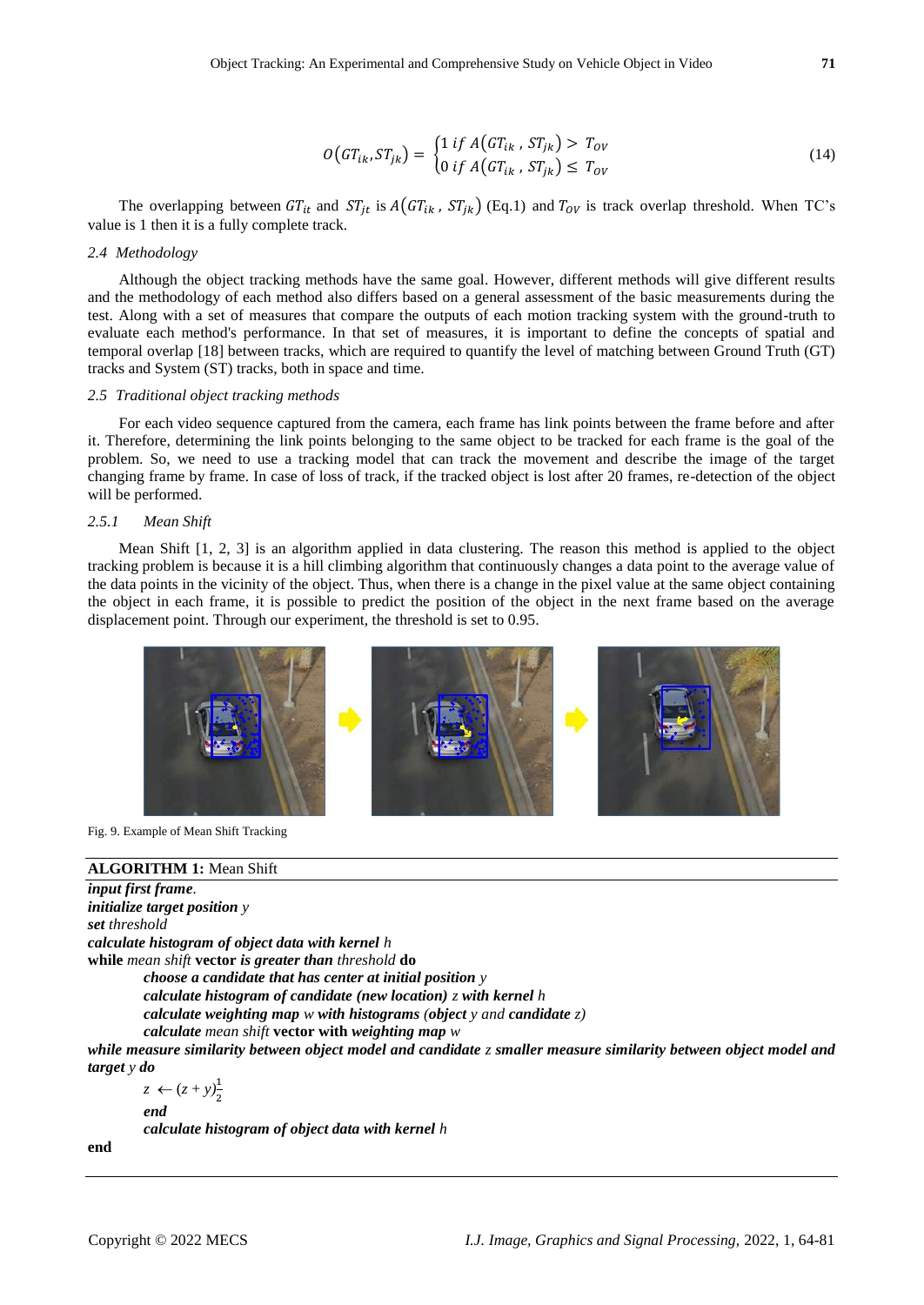Weaknesses: The selection of a window size is not trivial, inappropriate window size can cause modes to be merged, or generate additional "shallow" modes and often requires using adaptive window size.

#### *2.5.2 Kalman Filter*

The Kalman Filter [5, 28, 32] is used to track the points in the noisy image and assumes that the state variables are normally distributed (Gaussian noise). Tracking system based on the Kalman Filter consists of 2 steps, prediction and correction. In the prediction step, the new state variable is estimated based on the state model and the next step (correction step) is used to update the object's state based on the current observation. At model initialization, measurement noise covariance has value of 0.1 and process noise covariance has value of 0.01.



System Track Ground-Truth Track

Fig. 10. Example of Kalman Filter

# **ALGORITHM 2:** Kalman Filter

*input first frame. initialize target position*  $\hat{x}_{1,0}$  *and covariance*  $P_{1,0}$ **while** *true* **do**  $p$ redict next state  $\hat{x}_{n+1,n} \leftarrow F \hat{x}_{n,n} + G \hat{u}_{n,n}$  and covariance  $P_{n+1,n} \leftarrow F P_{n,n} F^T + Q$ *update observation state*  $R_n \leftarrow E(v_n v_n^T)$  $K_n \leftarrow P_{n,n-1} H^T (H P_{n,n-1} H^T + R_n)$  $\hat{x}_{n,n} \leftarrow \hat{x}_{n,n-1} + K_n(z_n - H\hat{x}_{n,n-1})$  $P_{n,n} \leftarrow (I - K_n H) P_{n,n-1} (I - K_n H)^T + K_n R_n K_n^T$  $Q \leftarrow E(w_n w_n^T)$ 

**End**

Because the Kalman Filter assumes that the state variables are normally distributed (Gaussian), in the case of state variables that do not follow the Gaussian distribution, it is possible to give a poor estimate.

#### *2.5.3 Particle Filter*

Particle Filter [9] is a type of genetic simulation algorithm used to filter problems in signal analysis and time series analysis. To solve the case where the Kalman Filter [5] gives a poor estimate when the state variables do not follow a Gaussian distribution, the model will assume many random samples (following a certain distribution) around the tracked object in the current frame and move to the sample position that has the closest probability to the previous state. This model consists of three steps: selection, prediction, and correction. in the selection step, select random N samples by previous state. In the prediction step, for each selected sample, generate a new sample by zero mean Gaussian error and non-negative function, In the correction step, weights corresponding to the new samples are update. Experimentally, the particle filter parameter includes the standard deviation of the velocity (has value of 0.1), the standard deviation of the feature (set to 5), and the standard deviation of the change of position (has value of 25) with 4000 random samples.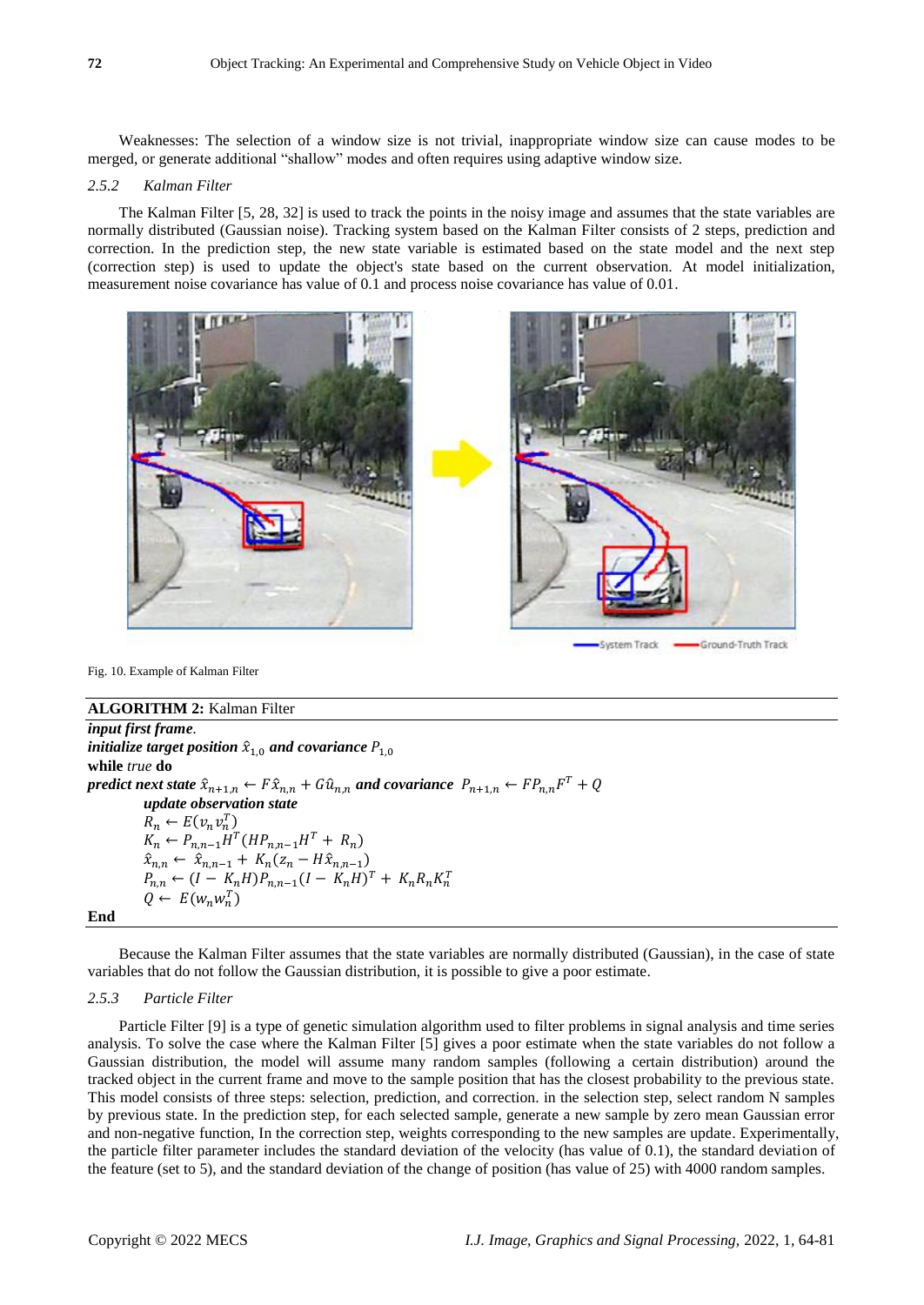

Fig. 11. Example of Particle Filter (random N samples by previous state)

# **ALGORITHM 3:** Particle Filter

*input first frame.*

*Generate* samples set  $\left\{x_0^i\right\}_{i=1}^N$  $f_{i-1}^N$  from the initial distribution  $p(x_0)$ , set  $k = 1$ **while** *true* **do**  $\textit{predict sample } x_k^i \sim p(x_k \mid x_{k-1}^i), \, \, i = 1, ..., N$ *update observation state Once of observation data z is measure Evaluate* weight of sample  $\widetilde{w_k^t} \leftarrow w_{k-1}^i p(z_k | x_{k-1}^i)$ ,  $i = 1,...,N$ *Normalize weight*  $w_k^i$   $\leftarrow \frac{\widetilde{w_k^i}}{\sum N}$  $\frac{W_k}{\sum_{t}^{N}\widetilde{w_k^t}}, i=1,...,N$ *Generate new samples set*  ${x_k^j}_{j=1}^N$  $\sum_{j=1}^{N}$  by resampling (with replacement) *N* times from  $\left\{x_k^i\right\}_{i=1}^N$  $\sum_{i=1}^{N}$ , where  $Pr(x_k^j =$  $\left(x_k^i\right) = w_k^i$  and set  $w_k^i \leftarrow \frac{1}{N}$ N

#### **end**

With very high-dimensional systems, this approach doesn't work very well. on the other hand, if the current random samples do not belong to the tracked object, but they have a higher probability of being selected, this may lead to bad results.

## **3. Proposed Approach**

In this section we propose to replace the color feature with the feature SURF to resolve shape variances when having large motion. Moreover, we propose the fusion of Mean Shift and Kalman Filter [33] as well as Mean Shift and Particle Filter to get the advantages of those. The goal of this fusion work is to want the system to run more stable in tracking performance.

#### *3.1 Kalman filter base on Mean Shift*

In order to solve the case of large motion tracking between 2 consecutively processed frames, the proposed combination of Mean Shift [1] and Kalman Filter [4, 5, 6] is a well point. First, the Mean Shift method is used to calculate the exact position of the object area for the current frame, then the Kalman Filter is used to predict the next position for Mean Shift iterations in the next frame. In Mean Shift method, robust features (SURF) histogram is used instead of color histogram. During the test of the parameters, the parameter for the Kalman filter is like section 5.3 but the threshold prediction is 0.7.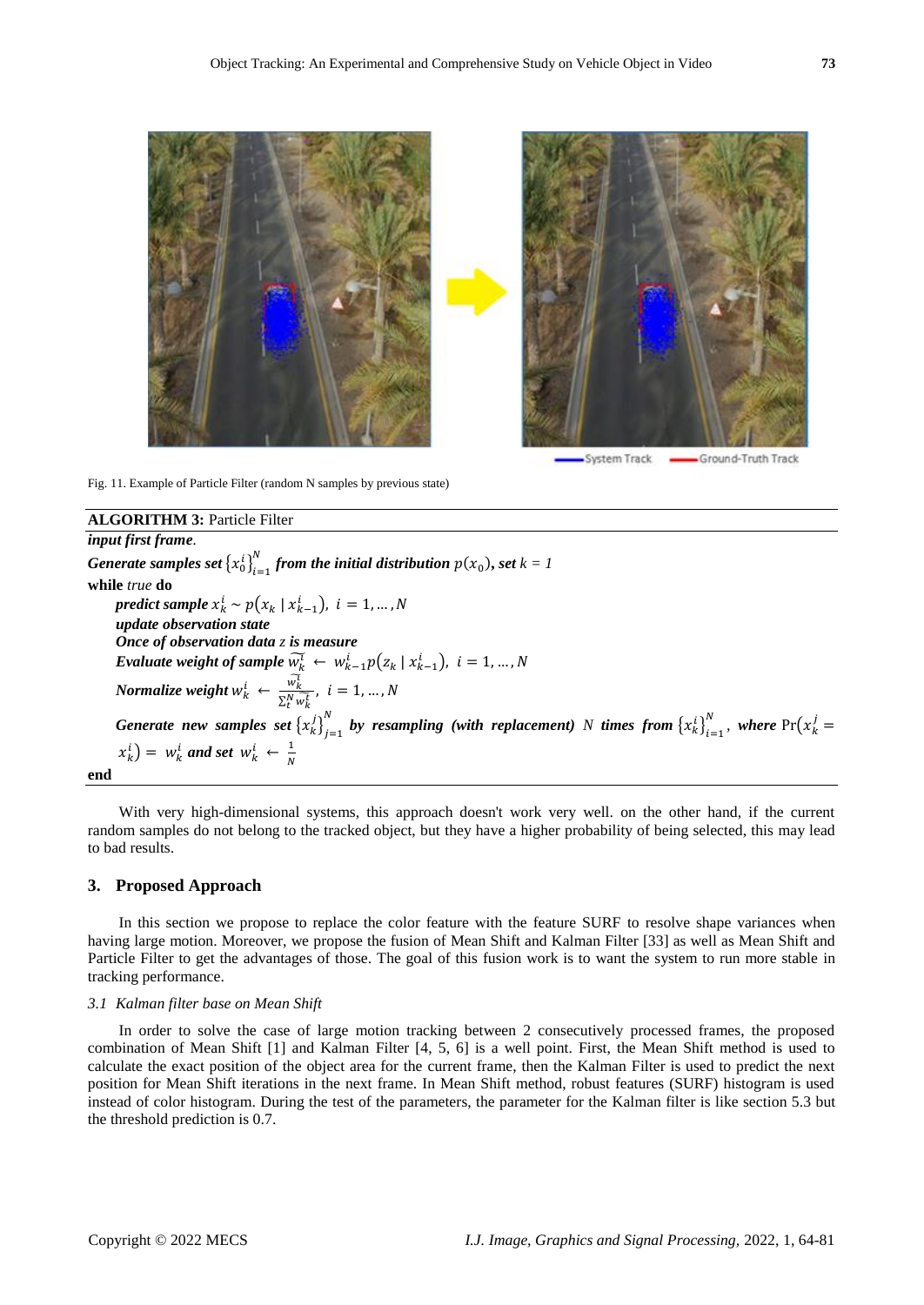## **ALGORITHM 4:** Kalman Filter based on Mean shift

*input first frame. initialize target position y set threshold calculate SUFT histogram of object data with kernel h* **while** *mean shift* **vector** *is greater than threshold* **do** *choose a candidate that has center at initial position y Using Kalman Filter to predict next state calculate SUFT histogram of candidate (new location) z with kernel h calculate weighting map w with histograms (object y and candidate z) calculate mean shift* **vector with** *weighting map w then predict object's position if bhattacharyya distance between histogram of candidate z and histogram of target y is greater than threshold calculate histogram of object data with kernel h Updates the predicted state from object's position has been predict* **end**

The algorithm does not work well when there is an occlusion. In addition, different angles of the same object also affect the results because the SURF feature is detected incorrectly or not found in the area where the object is located.

#### *3.2 Particle Filter based on Mean Shift*

To solve the problem of not being able to track when partially obscured (Fig. 12) for the Kalman Filter [5] based on Mean shift [1] algorithm, the proposed method is Particle Filter [7, 8, 16] on Mean shift. Firstly, we use the Mean shift algorithm based on robust features to calculate an accurate location in current frame. The second, we use key points clustering for calculating the histogram. If the histogram match of the object region of the current frame is compared with region of the next frame reaching the threshold, the new position is updated for the object. otherwise randomizes regions according to a given distribution, constructs histograms for those regions and uses Particle Filter to predict the position of the object for the next frame. Experimentally, cluster size is 100 and the standard deviation of the velocity is set to 0.1, the standard deviation of position has value of 5, standard deviation of feature is set to 5 and the threshold prediction is 0.7 with 200 random samples for the system to work properly.



Fig. 12. Partially obscured for the Kalman Filter base on Mean shift algorithm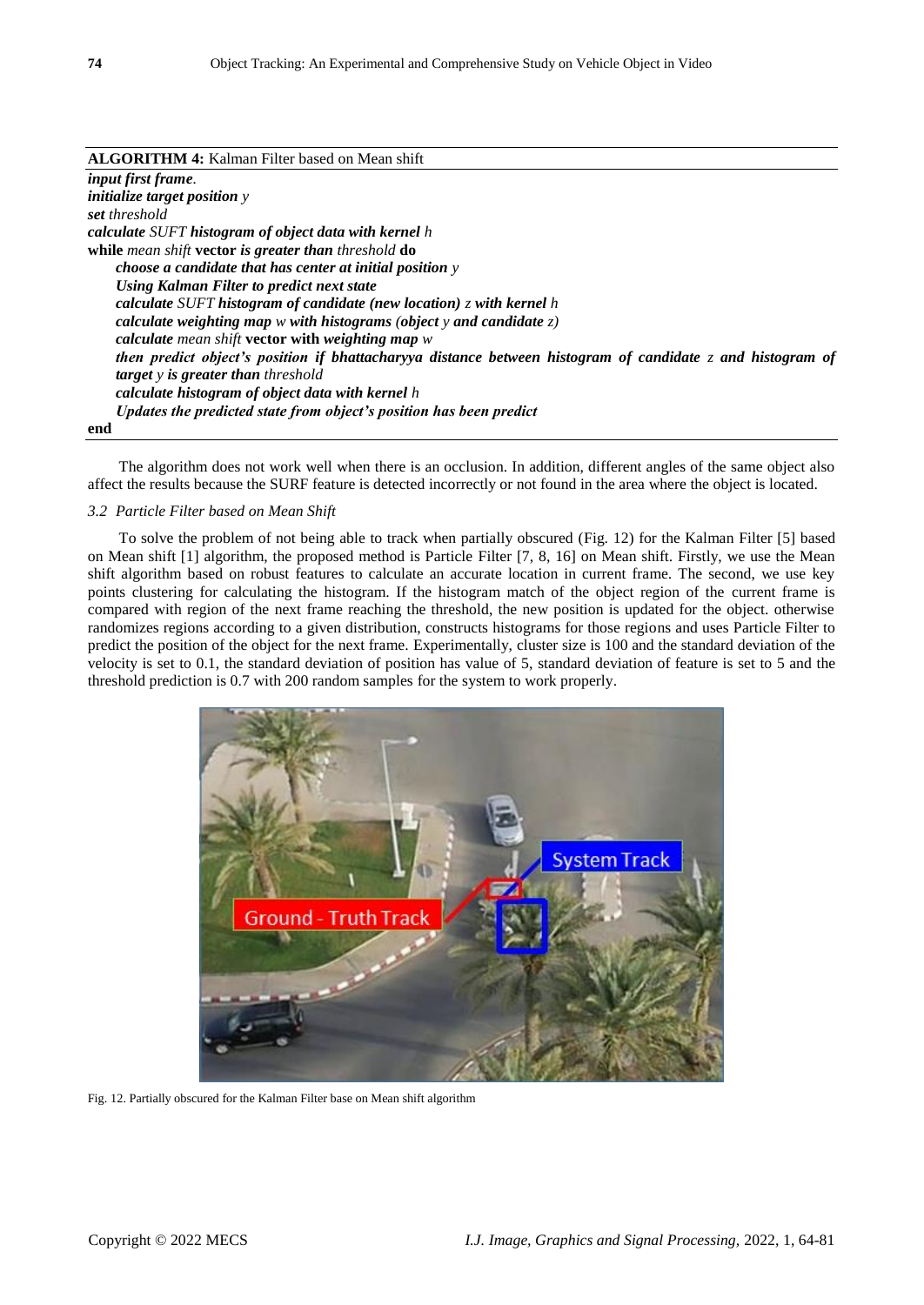| <b>ALGORITHM 5: Particle Filter based on Mean shift</b> |  |
|---------------------------------------------------------|--|
|---------------------------------------------------------|--|

*input first frame. initialize target position y set threshold calculate SUFT histogram of object data with kernel h calculate SUFT histogram for target' center for mean shift Generate samples set*  $\left\{x_0^i\right\}_{i=1}^N$  $f_{i-1}^N$  from the initial distribution  $p(x_0)$ , set  $k = 1$ **while** *true* **do if** *mean shift* **vector** *is greater than threshold* **do** *choose a candidate that has center at initial position y calculate histogram of candidate (new location) z with kenel h calculate weighting map w with histograms (object y and candidate z) calculate mean shift* **vector with** *weighting map w then predict object's position if bhattacharyya distance between histogram of candidate z and histogram of target y is greater than threshold calculate histogram of object data with kernel h Updates the predicted state from object's position has been predict else*  $\textit{predict} \ \textit{sample} \ x_k^i \sim p\big(x_k \mid x_{k-1}^i\big), \ \ i=1,...,N$ *update observation state Once of observation data z is measure Evaluate weight of sample*  $\widetilde{w_k^i} \leftarrow w_{k-1}^i p(z_k | x_{k-1}^i)$ ,  $i = 1, ..., N$ *Normalize weight*  $w_k^i \leftarrow \frac{\widetilde{w_k^i}}{S N_{i,i}}$  $\frac{W_k}{\sum_{t}^{N}\widetilde{w_k^t}}, i=1,...,N$ *Generate new sample set*  $\{x_k^j\}_{j=1}^N$  $\sum_{j=1}^{N}$  by resampling (with replacement)  $N$  times from  $\left\{x_k^i\right\}_{i=1}^{N}$  $\sum_{i=1}^{N}$ , where  $Pr(x_k^j =$  $\left(x_k^i\right) = w_k^i$  and set  $w_k^i \leftarrow \frac{1}{N}$ N **end** *end*

**4. The Experimental Results And Discussion**

## *4.1 Experimental Result*

VOT Challenge Dataset [10]: VOT Challenge is a dataset used to test and evaluate single object (vehicles) tracking models, not necessarily linked video sequences, it means the current video is not sequel of the object in the previous video. In the normal case of the VOT dataset, the object can be tracked well when the object does not have many different angles of the same object and there is not much occlusion (shown in Fig. 13).



Fig. 13. Object tracked in normal case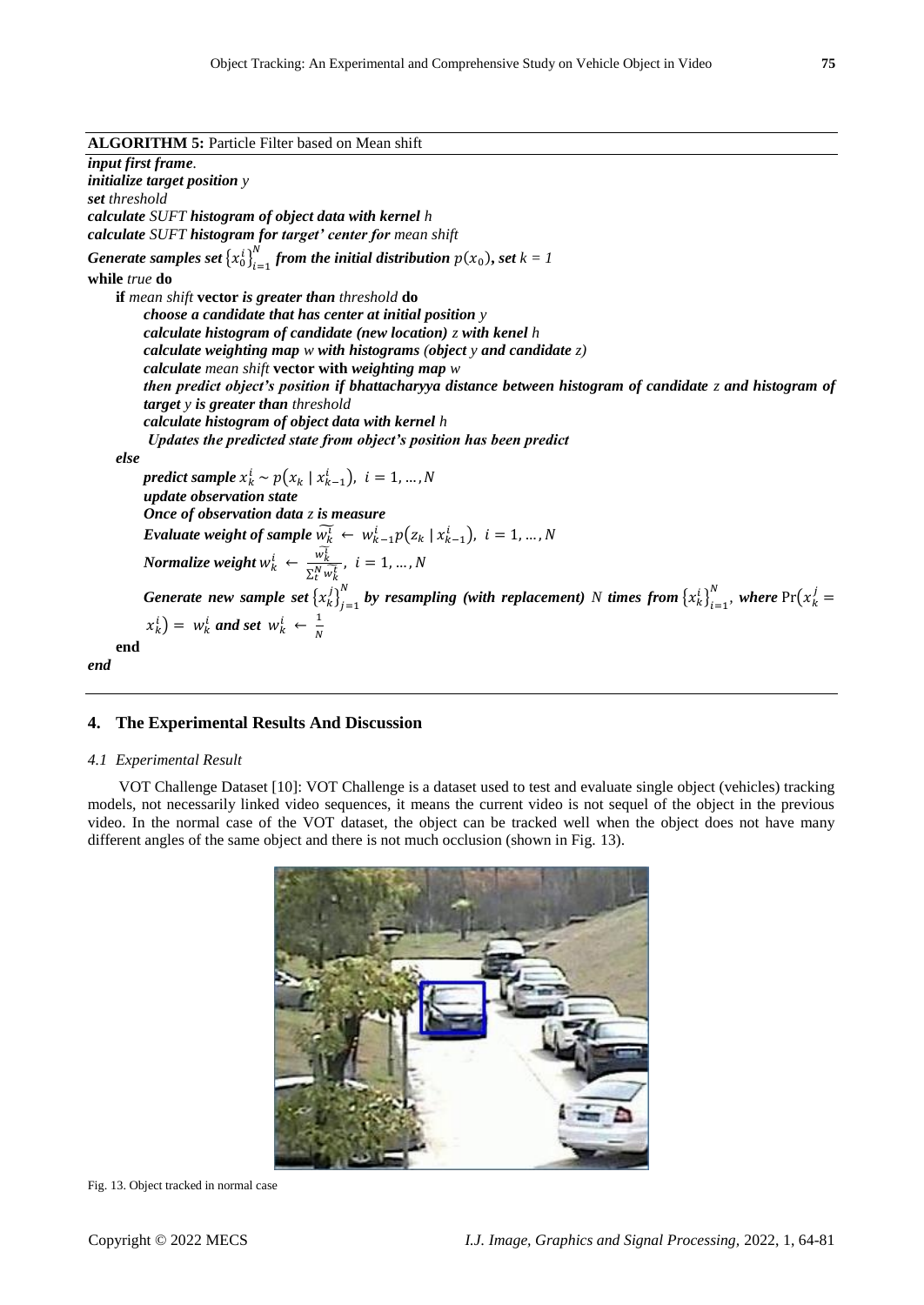However, there are still hard cases such as the angle of the tracked object being changed a lot (Fig. 14.a), occlusion (Fig. 14.b), the camera moves out of the scene with the object tracked (Fig. 14.c) and especially the influence of object's headlight or the outside light that changes the color of the object (shown in Fig. 15).



a) Behind and above the object tracked



b) The object tracking with occlusion



c) The image on the left is the image of the object tracked and the image on the right is the image that the camera moves out of the scene with the object tracked

Fig. 14. Example for hard case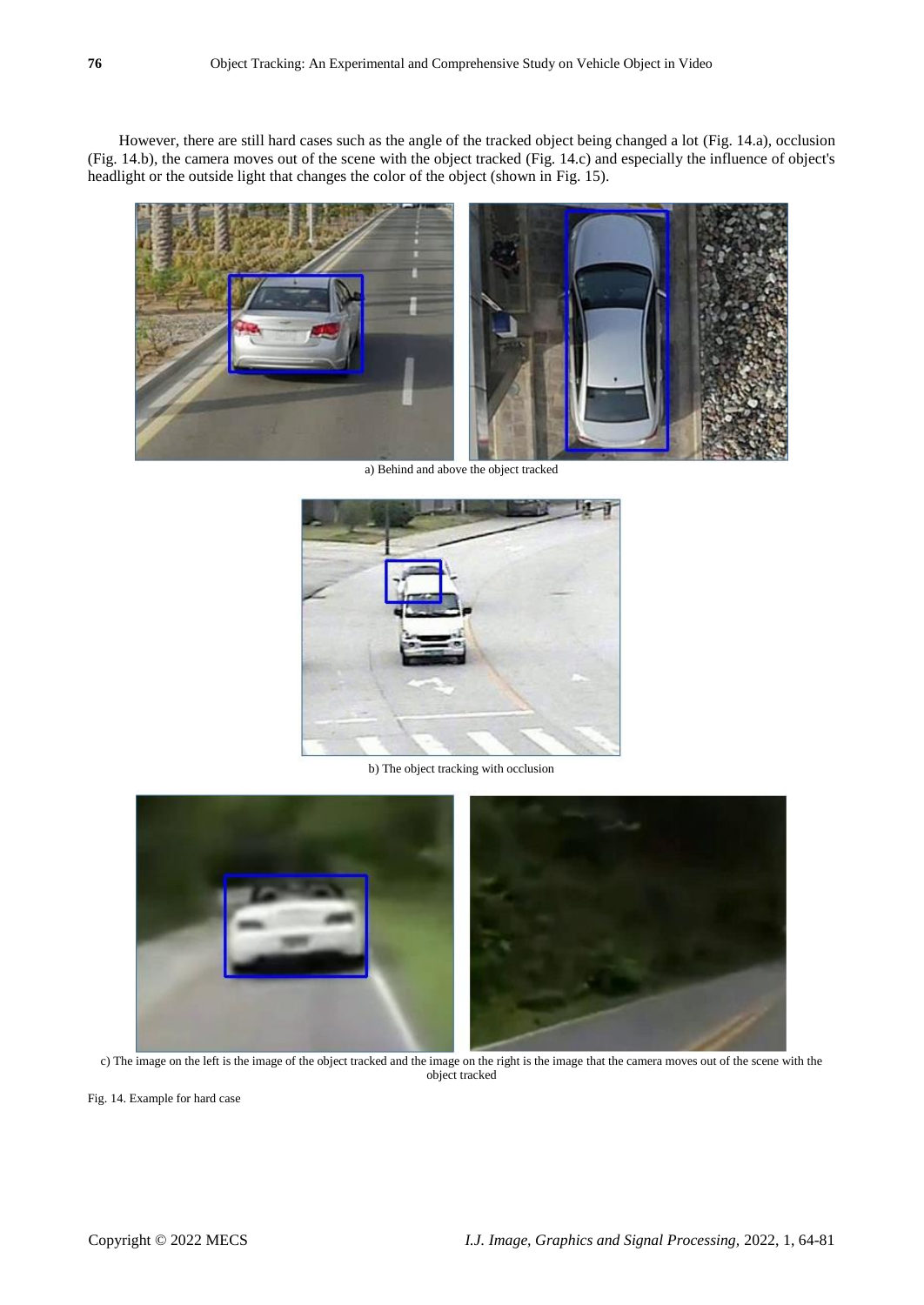

a) The influence of object's headlight



Fig. 15. Example for hard case

Table II. The results of the experiment for VOT challenge dataset

| Method                                   | The Temporal<br>Overlap (for<br>the case of<br>TP) | The<br>Temporal<br>Overlap (for<br>the case of | Sufficient<br>Spatial<br>Overlap | Track<br>Fragmentation | Track<br>Matching<br>Error | Track<br>Completeness | Latency of<br>The System<br>Track |
|------------------------------------------|----------------------------------------------------|------------------------------------------------|----------------------------------|------------------------|----------------------------|-----------------------|-----------------------------------|
|                                          |                                                    | FP)                                            |                                  |                        |                            |                       |                                   |
| Mean shift                               | 0.756353                                           | 0.737282                                       | 0.183718                         | 64                     | 56.7355                    | 0.366613              | 0.00434427                        |
| Kalman                                   | 0.83916                                            | 0.816722                                       | 0.464464                         | 39.75                  | 33.7724                    | 0.588341              | 0.0104069                         |
| Particles Filter                         | 0.907971                                           | 0.884276                                       | 0.293564                         | 40.25                  | 39.5286                    | 0.328014              | 0.00384504                        |
| Kalman Filter<br>base on Mean<br>shift   | 0.857122                                           | 0.833882                                       | 0.293401                         | 31.35                  | 37.5002                    | 0.334449              | 0.142119                          |
| Particle Filter<br>base on Mean<br>shift | 0.872728                                           | 0.849475                                       | 0.299619                         | 31.1                   | 38.1011                    | 0.341349              | 0.122689                          |

UAV123 Dataset [11]: UAV123 dataset is the same as VOT dataset, which is used to test the results of the object tracking model and to track the single object (vehicles). However, mainly the video sequences have a common object tracking. UAV123 dataset also has normal cases and hard cases is like VOT dataset (the angle of the tracked object being changed a lot, occlusion, the camera moves out of the scene with the object tracked and the influence of object's headlight or the outside light that changes the color of the object). There are also cases where the camera is far away from the object tracked and the object too small to detect and track (shown in Fig. 16).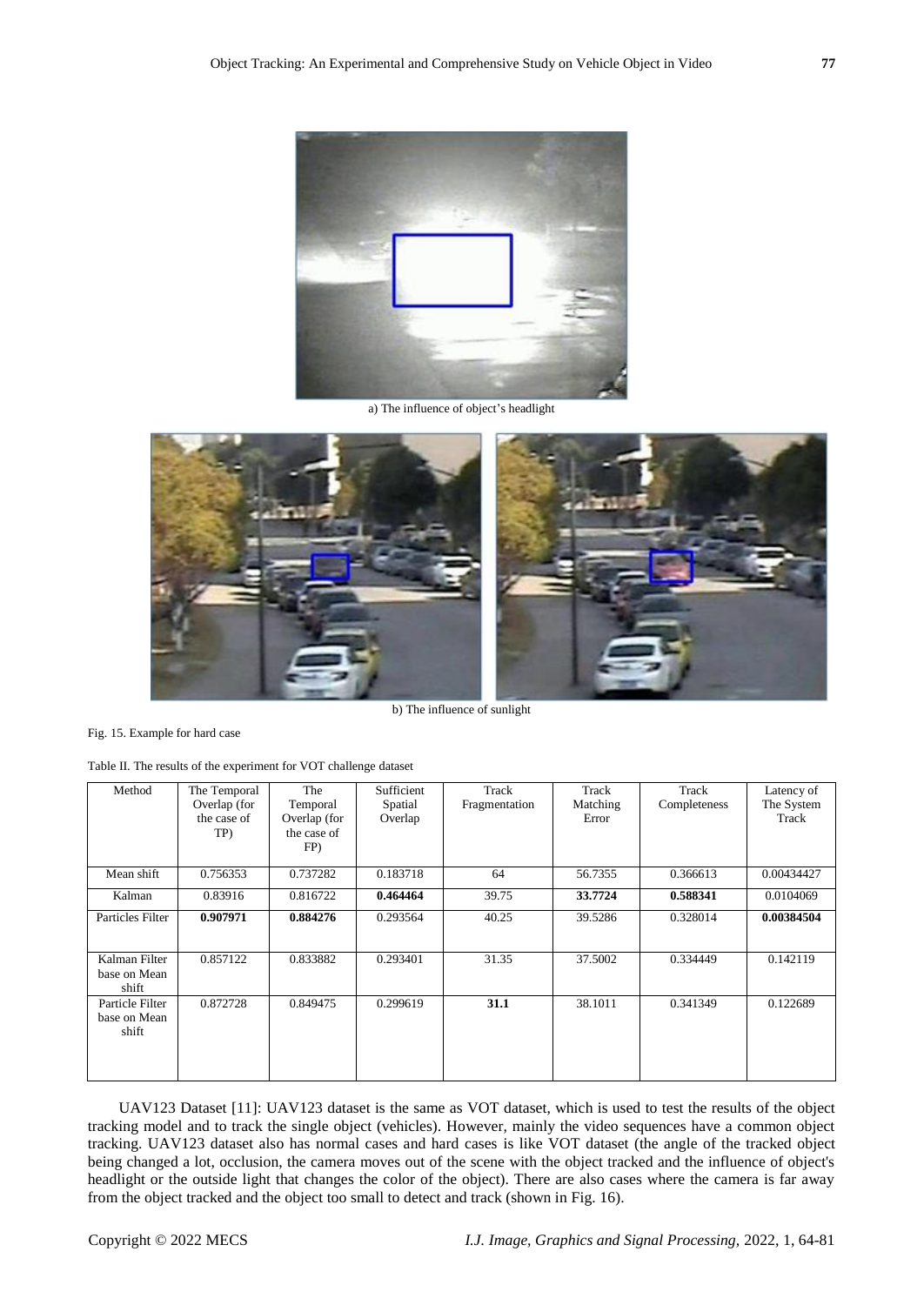

Fig. 16. Example for the case of object too small to detect and track

Table III. The results of the experiment for UAV123 dataset

| Method                                   | The Temporal<br>Overlap (for<br>the case of<br>TP) | The<br>Temporal<br>Overlap (for<br>the case of<br>FP) | Sufficient<br>Spatial<br>Overlap | Track<br>Fragmentation | Track<br>Matching<br>Error | Track<br>Completeness | Latency of<br>The System<br>Track |
|------------------------------------------|----------------------------------------------------|-------------------------------------------------------|----------------------------------|------------------------|----------------------------|-----------------------|-----------------------------------|
| Mean shift                               | 0.79685                                            | 0.783789                                              | 0.26839                          | 15.0455                | 46.1091                    | 0.493041              | 0.00752362                        |
| Kalman Filter                            | 0.788121                                           | 0.773512                                              | 0.409057                         | 8.22727                | 35.7144                    | 0.511822              | 0.0191109                         |
| Particles<br>Filter                      | 0.866259                                           | 0.848228                                              | 0.293303                         | 4.04545                | 35.6452                    | 0.353229              | 0.00575516                        |
| Kalman Filter<br>base on Mean<br>shift   | 0.832439                                           | 0.815819                                              | 0.349667                         | 6.63636                | 28.8233                    | 0.461452              | 0.654711                          |
| Particle Filter<br>base on Mean<br>shift | 0.841045                                           | 0.824142                                              | 0.356746                         | 6.54545                | 29.6678                    | 0.474409              | 0.275997                          |

## *4.2 Discussion*

The purpose of this discussion is to provide an evaluation for each type of experiment-based model, explaining the strengths and weaknesses of each model that tracks the subject during experimentation. This discussion not only links to the introduction, but also implements the hypotheses and literature reviewed for each object tracking model. On the other hand, the current models can point out directions that need to be addressed in the future from the challenges and experimental results.

From the experimental results, we realize that the accuracy of the Particle Filter method is the highest with 0.907971 (Correct Detected Track) on VOT Challenge Dataset and 0.866259 (Correct Detected Track) on UAV123 Dataset, however, the results are unstable. because it's easy to make mistakes. Compared with the two proposed methods, although these two methods have lower accuracy than the Particle Filter method, they operate more stably.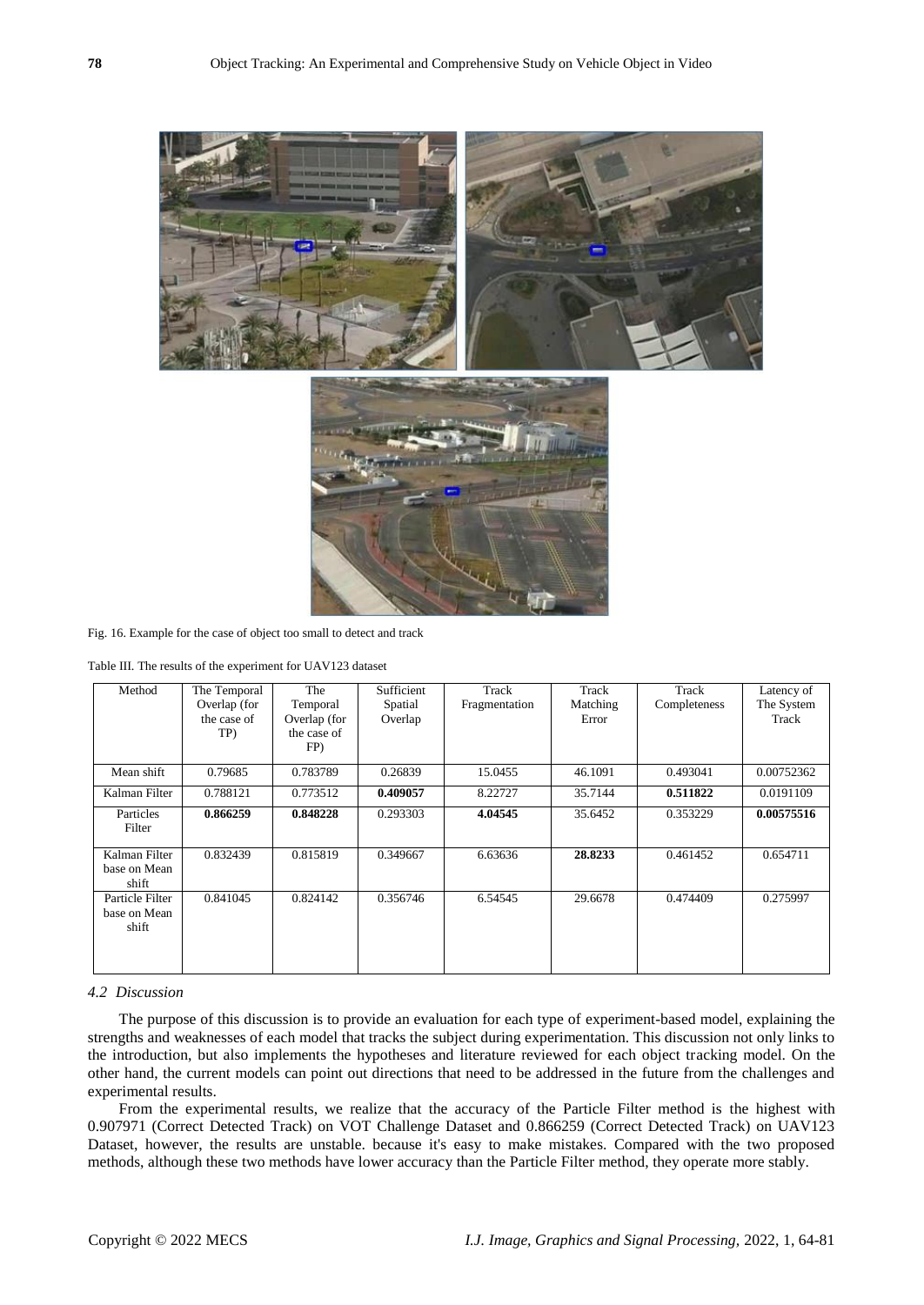| Method          | Pros                                               | Cons                                                                |
|-----------------|----------------------------------------------------|---------------------------------------------------------------------|
| Mean shift      | Invariant to pose and viewpoint<br>٠               | Position estimates prone to fluctuation<br>٠                        |
|                 | Often no need to update reference color<br>٠       | Scale and orientation not well captured                             |
|                 | model                                              | Sensitive to color clutter                                          |
|                 | Low computational cost (easily real-time)<br>٠     | Problems with sudden movements and occlusions<br>٠                  |
| Kalman Filter   | Simple updates                                     | Can be sensitive to process noise<br>٠                              |
|                 | Compact                                            | Unimodal distribution, only single hypothesis<br>$\bullet$          |
|                 | Efficient<br>٠                                     | Restricted class of motions defined by linear model<br>٠            |
| Particle Filter | Non-Gaussian and multi-modal                       | Degeneracy problem<br>٠                                             |
|                 | distributions                                      | High number of particles needed<br>$\bullet$                        |
|                 | Non-linear dynamic systems<br>٠                    | Can be computationally expensive<br>$\bullet$                       |
|                 | Can be parallelized<br>٠                           | Choice of importance density is crucial<br>٠                        |
| Kalman Filter   | Non sensitive to color clutter<br>٠                | Problems with candidate window has an unsatisfactory<br>٠           |
| base on Mean    | Abrupt motion changes are resolved                 | distance from the area that includes the current object             |
| shift           | Works more accurately than Mean shift<br>٠         | It is easy to fall into a situation where the SURF<br>$\bullet$     |
|                 | method and Kalman Filter method                    | features are not found                                              |
|                 | Low error rate<br>٠                                | Too slow processing<br>٠                                            |
| Particle filter | Improved processing speed compared to<br>$\bullet$ | When the SURF features are not found, it can fall into<br>$\bullet$ |
| base on Mean    | Kalman Filter base on Mean shift method            | the bad situation of Particle Filter method                         |
| shift           | Low error rate                                     | Slower than Particle Filter method<br>٠                             |

Table IV. Comparison of vehicle tracking methods pros and cons

Furthermore, the comparison table (Table IV) of the advantages and disadvantages of each method and the experiment results show that the proposed tracking system which utilizes multi features to represent the target model has better performance evaluation results in contrast to other comparison algorithms. However, the proposed methods still have disadvantages, both are slow and hard to operate in real time system. For Kalman Filter base on Mean shift method, the cause of slow processing is because when SURF features are not found, the system needs to search for SURF features in a wider range. For Particle filter base on Mean shift method, when the SURF features are not found, it can fall into the bad situation of Particle Filter method. We need a different method or better feature usage to get high performance.

## **5. Conclusion**

In this work, we do some literature reviewed to present surveys for traditional object tracking models and brief review of the topic related to object tracking problems based on these traditional object tracking methods We initially built traditional object tracking models including Mean Displacement, Kalman Filter and Particle Filter. Then, extend these methods by combining methods such as the Kalman filter based on the Mean shift and the Particle Filter based on the Mean shift. Based on the experimental results, the Mean-shift model shows that this model only works well for normal cases, but on 2 test data sets (VOT and UAV123 dataset) the results are lower than other methods. Experimentally, Mean-shift method has a TO score of 0.756353 on the VOT dataset and 0.79685 on the UAV123 dataset in the case of TP. The Kalman filter still has some highlights through the experimental results, the ability between ST (System Track) and GT (Ground Truth Track) to link together is very high with SSO score of 0.464464 on VOT dataset and 0.409057 on UAV123 dataset but does not provide stability in each case of the 2 test data sets. Particle filter is the same, if the object has a lot of change in feature or the feature of the outside of object tracked with higher confidence, the result is no longer true, Particle filter method has TME score of 39.5286 on VOT dataset and TME score of 35.6452 on UAV123 dataset. Two hybrid methods (Kalman filter base on Mean shift method and Particle filter base on Mean shift method) are more stable, although they do not achieve outstanding results on the metrics. However, these two methods (Kalman filter base on Mean shift method and Particle filter on Mean shift method) maybe fall into a state that the SURF feature of the object to be tracked cannot be detected or confused with the feature of the background or the object to be tracked at a different angle than the previous frame, since the feature is not found can lead to increased latency of the processing system. Specifically, LT score of 0.654711 on UAV123 dataset when experimenting with method Kalman filter base on Mean shift method. Particle filter on Mean shift method is more stable than Kalman filter based on Mean shift. From the above experimental results, we know that for the object tracking model to have a better set of features than the current ones (low-level features), we need a model to extract high-level features (can be a deep learning network), by using the extracted high-level features we can apply these features to the traditional object tracking model to get better performance. In the future, the combination of deep learning network with traditional methods can make the object tracking model work better.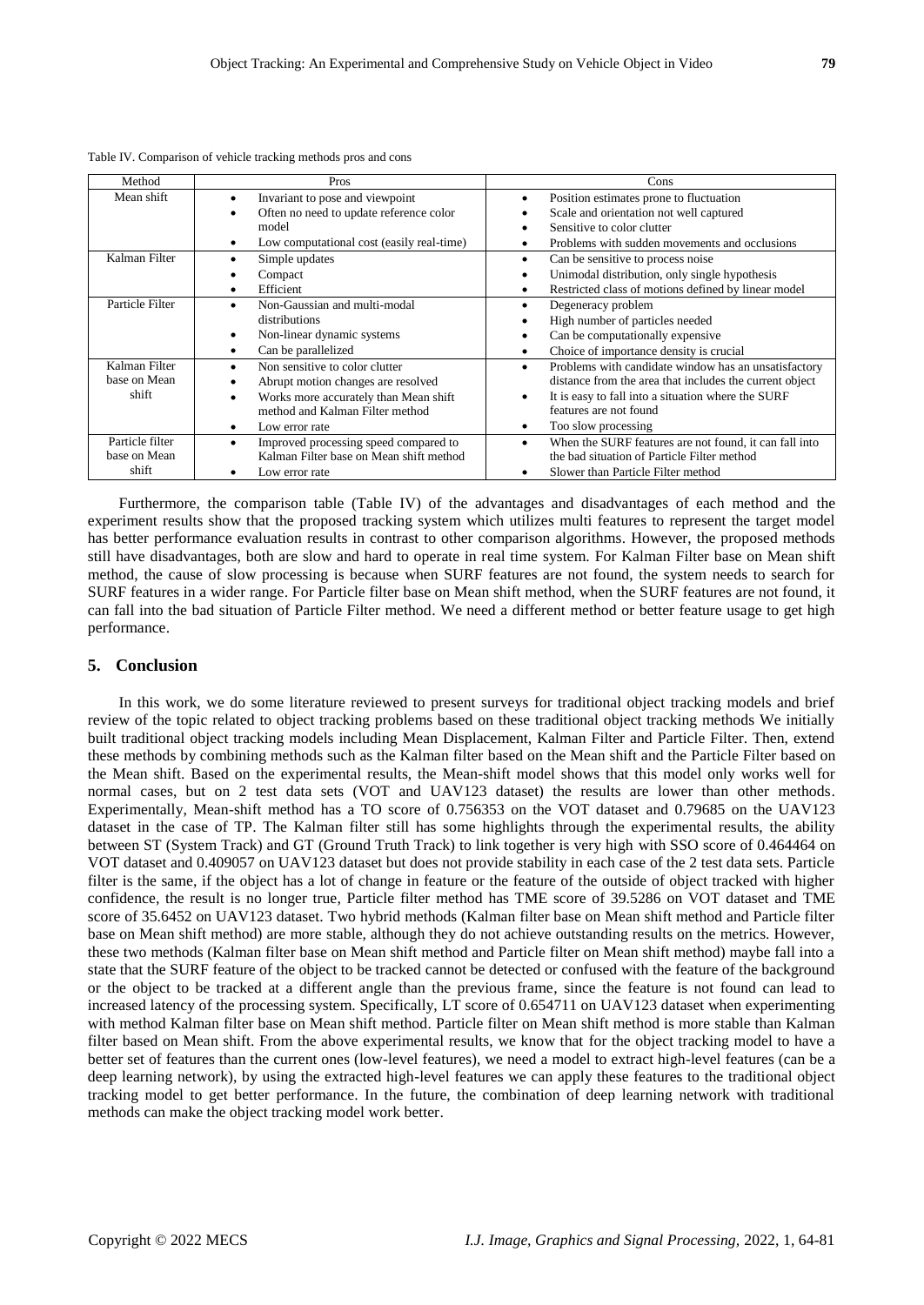## **References**

- [1] D. Comaniciu; P. Meer Mean shift: A Robust Approach Toward Feature Space Analysis. IEEE Transactions on Pattern Analysis and Machine Intelligence 24(5), 603-619, May 2002, doi: 10.1109/34.1000236.
- [2] COMANICIU, D. AND MEER, P. 1999. Mean shift analysis and applications. In IEEE International Conference on Computer Vision (ICCV). Vol. 2. 1197–1203, doi: 10.1109/ICCV.1999.790416.
- [3] H. Wang, X. Wang, L. Yu and F. Zhong, "Design of Mean Shift Tracking Algorithm Based on Target Position Prediction," 2019 IEEE International Conference on Mechatronics and Automation (ICMA), 2019, pp. 1114-1119, doi: 10.1109/ICMA.2019.8816295.
- [4] Jinya Su; Baibing Li; Wen-Hua Chen (2015). "On existence, optimality and asymptotic stability of the Kalman filter with partially observed inputs". Automatica. 53: 149–154. doi:10.1016/j. automatica.2014.12.044.
- [5] Lim Chot Hun, Ong Lee Yeng, Lim Tien Sze and Koo Voon Chet (June 8th, 2016). Kalman Filtering and Its Real‐Time Applications, Real-time Systems, Kuodi Jian, IntechOpen, DOI: 10.5772/62352.
- [6] Feng Xiao; Mingyu Song; Xin Guo; Fengxiang Ge. Adaptive Kalman filtering for target tracking. 2016 IEEE/OES China Ocean Acoustics (COA), 2016, pp. 1-5, doi: 10.1109/COA.2016.7535797.
- [7] Oğuzhan Gültekİn, Bilge Günsel, "Robust object tracking by variable rate kernel particle filter", 2018 26th Signal Processing and Communications Applications Conference (SIU), 2018, pp. 1-4, doi: 10.1109/SIU.2018.8404479.
- [8] Marina A. Zanina, Vitalii A. Pavlov, Sergey V. Zavjalov, Sergey V. Volvenko, "TLD Object Tracking Algorithm Improved with Particle Filter". 2018 41st International Conference on Telecommunications and Signal Processing (TSP), 2018, pp. 1-4, doi: 10.1109/TSP.2018.8441515.
- [9] Jung Uk Cho; Seung Hun Jin; Xuan Dai Pham; Jae Wook Jeon; Jong Eun Byun; Hoon Kang. A Real-Time Object Tracking System Using a Particle Filter. 2006 IEEE/RSJ International Conference on Intelligent Robots and Systems, 2006, pp. 2822- 2827, doi: 10.1109/IROS.2006.282066.
- [10] VOT Matej Kristan, Jiri Matas, Aleš Leonardis, Tomáš Vojı́ ř, Roman Pflugfelder, Gustavo Fernández, Georg Nebehay, Fatih Porikli and Luka Čehovin, "A Novel Performance Evaluation Methodology for Single-Target Trackers", PAMI, vol. 38, no. 11, pp. 2137-2155, 1 Nov. 2016, doi: 10.1109/TPAMI.2016.2516982.
- [11] UAV123 Matthias Mueller, Neil Smith, and Bernard Ghanem, "A Benchmark and Simulator for UAV Tracking", ECCV, 2016. 9905. 445-461. 10.1007/978-3-319-46448-0\_27.
- [12] C. Cuevas, E. M. Ynez, and N. Garca, Labeled dataset for integral evaluation of moving object detection algorithms: LASIESTA, Computer Vision and Image Understanding, vol. 152, pp. 103-117, 2016.
- [13] A. Geiger, P. Lenz and R. Urtasun, "Are we ready for autonomous driving? The KITTI vision benchmark suite," 2012 IEEE Conference on Computer Vision and Pattern Recognition, 2012, pp. 3354-3361, doi: 10.1109/CVPR.2012.6248074.
- [14] Alper Yilmaz, Omar Javed, Mubarak Shah. Object tracking: A survey. ACM Computing Surveys: Vol 38, No 4, 2006, DOI: 10.1145/1177352.1177355.
- [15] Mustansar Fiaz, Arif Mahmood, Sajid Javed, and Soon Ki Jung. 0000. Handcrafted and Deep Trackers: Recent Visual Object Tracking Approaches and Trends. ACM Comput. Surv. 0, 0, Article 0 (0000), 36 pages.
- [16] Vaswani, N.; Rathi, Y.; Yezzi, A.; Tannenbaum, A. (2007). "Tracking deforming objects using particle filtering for geometric active contours". IEEE Transactions on Pattern Analysis and Machine Intelligence. 29 (8): 1470–1475, Aug. 2007, doi: 10.1109/TPAMI.2007.1081.
- [17] L. M. Brown, A. W. Senior, Ying-li Tian, Jonathan Connell, Arun Hampapur, Chiao-Fe Shu, Hans Merkl, Max Lu, "Performance Evaluation of Surveillance Systems Under Varying Conditions", IEEE Int'l Workshop on Performance Evaluation of Tracking and Surveillance, Colorado, Jan 2005.
- [18] F. Bashir, F. Porikli. "Performance evaluation of object detection and tracking systems", IEEE International Workshop on Performance Evaluation of Tracking and Surveillance (PETS), June 2006.
- [19] Sven Ubik; Jiří Pospíšilík. Video Camera Latency Analysis and Measurement. IEEE Transactions on Circuits and Systems for Video Technology (Volume: 31, Issue: 1, Jan. 2021): 140 - 147. DOI: 10.1109/TCSVT.2020.2978057.
- [20] T. Ellis, "Performance Metrics and Methods for Tracking in Surveillance", Third IEEE International Workshop on Performance Evaluation of Tracking and Surveillance, June, Copenhagen, Denmark, 2002, pp26-31.
- [21] J. Nascimento, J. Marques, "Performance evaluation of object detection algorithms for video surveillance", IEEE Transactions on Multimedia, vol. 8, no. 4, pp. 761-774, Aug. 2006, doi: 10.1109/TMM.2006.876287.
- [22] N. Lazarevic McManus, J.R. Renno, D. Makris, G.A. Jones, "An Object-based Comparative Methodology for Motion Detection based on the F-Measure", in 'Computer Vision and Image Understanding', Special Issue on Intelligent Visual Surveillance TO APPEAR, 2007, Volume 111, Issue 1, 2008, Pages 74-85, ISSN 1077-3142, 10.1016/j.cviu.2007.07.007.
- [23] C.J. Needham, R.D. Boyle. "Performance Evaluation Metrics and Statistics for Positional Tracker Evaluation" International Conference on Computer Vision Systems (ICVS'03), Graz, Austria, April 2003, pp. 278 – 289. 278-289. 10.1007/3-540-36592- 3\_27.
- [24] J. F. Henriques, R. Caseiro, P. Martins and J. Batista, "High-speed tracking with kernelized correlation filters", IEEE Trans. Pattern Anal. Mach. Intell., vol. 37, pp. 583-596, Mar. 2015, doi: 10.1109/TPAMI.2014.2345390.
- [25] Z. Soleimanitaleb, M. A. Keyvanrad and A. Jafari, "Object Tracking Methods: A Review," 2019 9th International Conference on Computer and Knowledge Engineering (ICCKE), 2019, pp. 282-288, doi: 10.1109/ICCKE48569.2019.8964761.
- [26] Y. Ivanov et al., "Adaptive moving object segmentation algorithms in cluttered environments," The Experience of Designing and Application of CAD Systems in Microelectronics, 2015, pp. 97-99, doi: 10.1109/CADSM.2015.7230806.
- [27] K. R. Reddy, K. H. Priya and N. Neelima, "Object Detection and Tracking -- A Survey," 2015 International Conference on Computational Intelligence and Communication Networks (CICN), 2015, pp. 418-421, doi: 10.1109/CICN.2015.317.
- [28] Hamed Tirandaz, Sassan Azadi,"Utilizing GVF Active Contours for Real-Time Object Tracking", IJIGSP, vol.7, no.6, pp. 59- 65, 2015.DOI: 10.5815/ijigsp.2015.06.08.